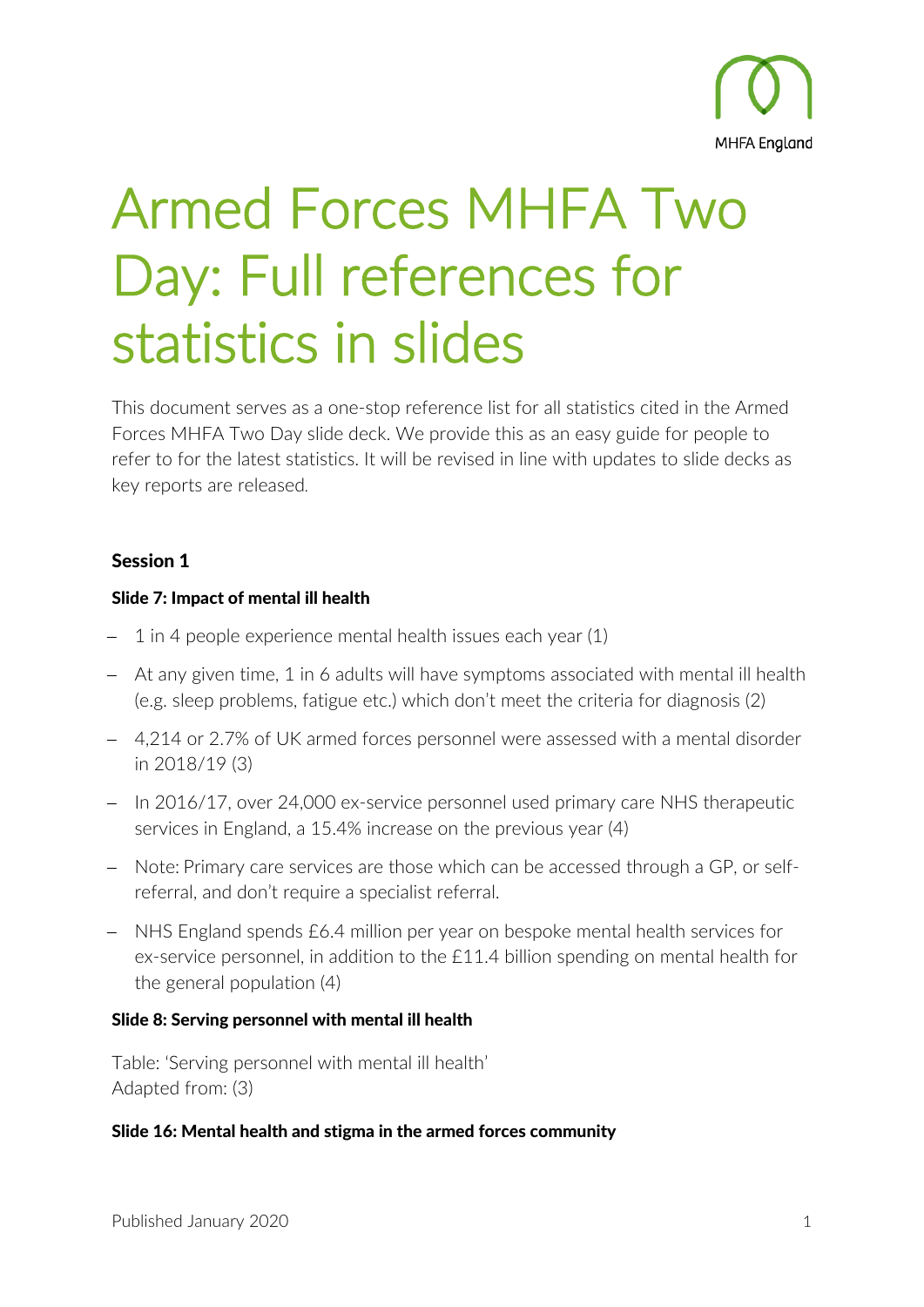

- − Stigma is a frequently reported barrier to help-seeking. Armed forces personnel fear differential treatment from unit leaders, being labelled 'weak' or 'malingerers', or becoming 'non-deployable' (5–7)
- − Note: A malingerer is defined as a person who pretends to be ill to avoid having to work.
- − Up to 71% of military personnel who experience mental ill health don't seek professional help (8,9)
- − Although reported mental health issues doubled in the UK armed forces between 2005-2014, only 1 in 20 ex-service personnel experiencing symptoms of mental ill health sought help (10)
- − 84% of ex-service personnel reporting psychological issues did not access professional help (10)

## Slide 17: Mental health and stigma in the armed forces community cont.

Table: 'Mental health and stigma in the armed forces community' Adapted from: (5)

Note: These numbers have dropped significantly since the 2011 statistics, which were included in the previous version of this course. It is possible that greater mental health awareness through anti-stigma campaigns has contributed to this decrease.

## Slide 18: Alcohol in the armed forces community

- − 62% of males and 46% of females in the UK armed forces were identified as drinking hazardous amounts of alcohol (11)
- − Service personnel are 2—5 times more likely to be dependent on alcohol than the general population (2,10,12)
- − 1 in 10 ex-service personnel has an issue with alcohol misuse, equivalent to 270,000 people (10)
- − Ex-service personnel with problematic alcohol intake are less likely to seek medical advice, and more likely to avoid seeking help due to stigma or self-stigma (10)
- − Note: More information about veterans' reasons for not seeking help for alcoholrelated issues can be found in (13).

#### Slide 19: Mental health issues and violence

− Exposure to combat and traumatic events during service significantly increases the risk of violent offending (14,15)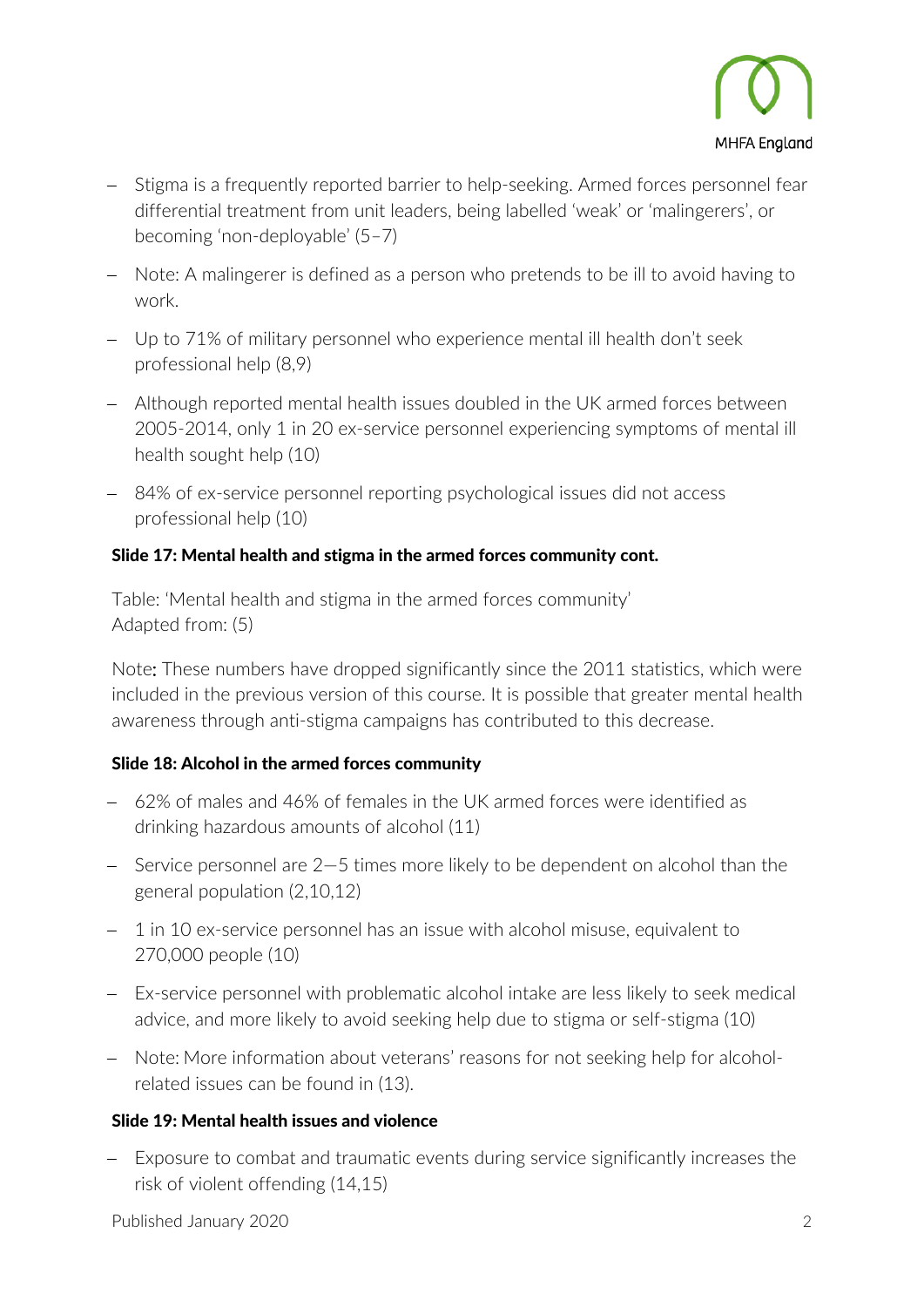

- − Ex-service personnel with mental health issues, particularly PTSD, often present with comorbid problems of anger and aggression (16)
- − While the UK armed forces does not tolerate domestic violence, 3.6% report family violence and 7.8% report stranger violence immediately following return from deployment (17–19)

## Slide 20: Ex-service personnel and the criminal justice system

- − Approximately 4% of the prison population in the UK are former members of the armed forces (20)
- − In 2015 it became a requirement for all prisons to ask whether new inmates have served in the armed forces (21)
- − On arrival into prison, ex-service personnel were as likely as the general prisoner population to report problems around issues such as alcohol (17%) and mental health (15%) (22)

# Slide 21: Ex-service personnel and the criminal justice system cont.

- − Ex-service personnel are more likely to report feeling depressed or suicidal on arrival into prison (18% compared to 14%) (22)
- − Compared to those who have not served, ex-service personnel in the criminal justice system are more likely to present with anxiety disorders and hazardous drinking patterns, and less likely to present with schizophrenia and substance misuse (23)

# Session 2

## Slide 3: Suicide

- − The annual suicide rate for the UK armed forces is significantly lower than the UK general population (24)
- − Male suicide rates over the last 20 years are:
	- 10 per 100,000 in the Army 8 per 100,000 in the Naval service 5 per 100,000 in the RAF (24)
- − In 2017, the suicide rate among males aged 16—59 years in the UK armed forces was 9 per 100,000, compared to 19 per 100,000 in the UK general population (24)

## Slide 4: Suicide cont.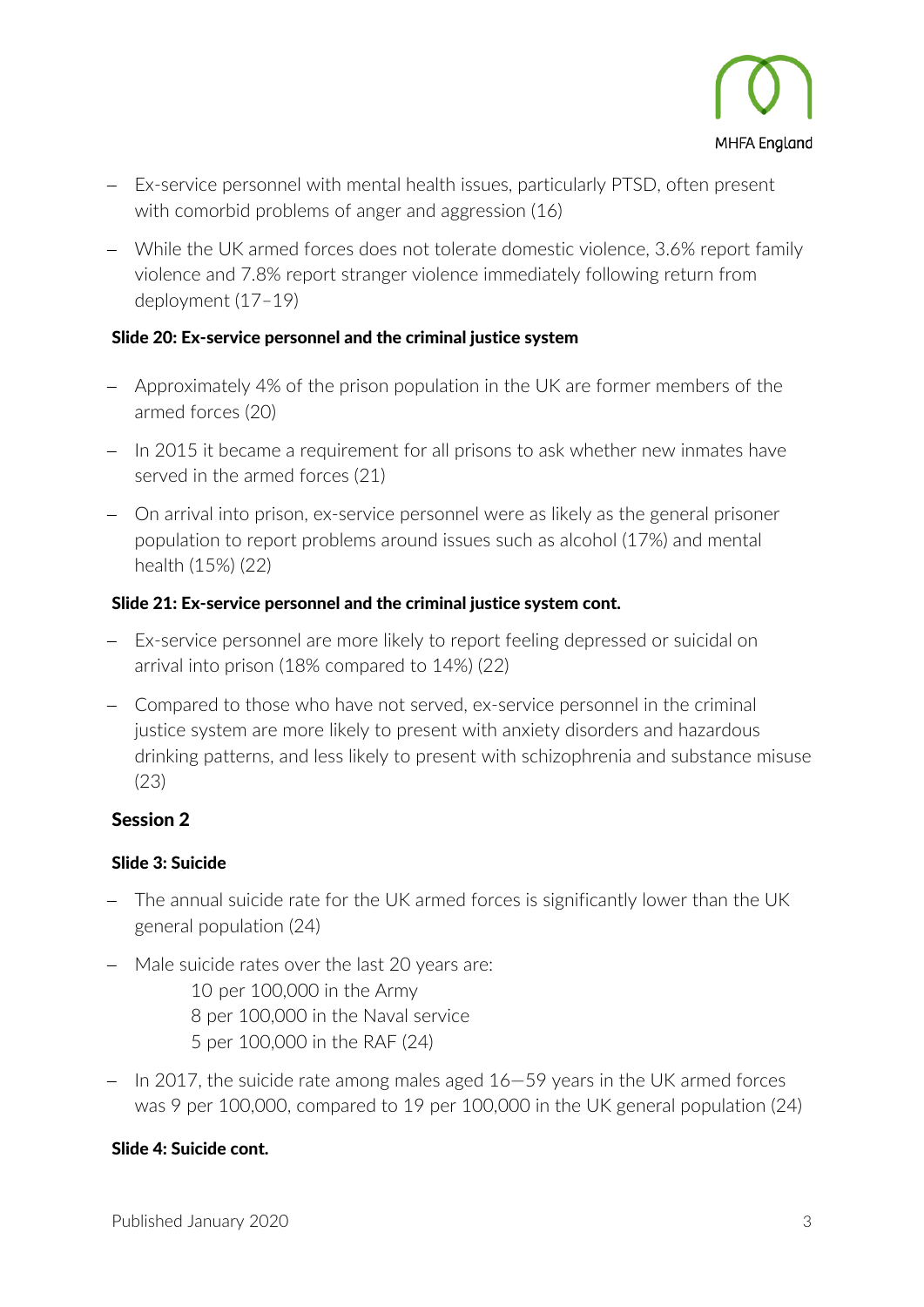

- In 2018, 6,154 people died as a result of suicide in the UK. This means more than 16 people per day took their life. It is estimated that 10-25 times that number attempted suicide (25,26)
- − Note: These statistics refer specifically to Great Britain. The figures were calculated using data from supplementary tables released as part of the ONS's Suicides in the UK: 2018 registrations report and adding together the 2018 suicide figures from England, Scotland and Wales. This was done to ensure that suicide statistics remained consistent and comparable across MHFA England's entire product portfolio.
- − Note: 2018 saw a change in the standard of proof used by coroners in England and Wales around ruling deaths as suicides. In England and Wales, all deaths caused by suicide are certified by a coroner. In July 2018, the standard of proof used by coroners to determine whether a death was caused by suicide was lowered to the "civil standard" (i.e., balance of probabilities), where previously a "criminal standard" was applied (i.e., beyond all reasonable doubt). The change does not affect Northern Ireland or Scotland. It is likely that lowering the standard of proof will result in an increased number of deaths recorded as suicide. It is not yet possible to establish whether the higher number of recorded suicide deaths are a result of this change. Further information is available from (25).
- − More men die by suicide: 75% male and 25% female (25)
- − 28% of people who complete suicide in England have been in contact with mental health services in the year before death (27)
- − In GB, 1,784 people died in road traffic accidents in 2018 (28)
- − 80—90% of people who attempt/die by suicide have a mental health condition, but not all are diagnosed (29,30)
- − Note: The best and most recently available evidence suggests that the figure is 80.8% overall (30). This research notes that this figure can vary. This depends on factors such as where the studies were conducted, which mental health conditions were examined, and how recently the study was published. Older studies tend to report higher figures, e.g. Arsenault-Lapierre and colleagues published research in 2004 which reports a figure of 87.3% (29). These studies are reviews of 'psychological autopsy studies' of suicide completers. The psychological autopsy method makes use of interviews with family members, medical records and other relevant documents to assess whether the suicide completer had a mental health condition. Older studies estimated mood disorders were present in 30-90% of suicide cases (31).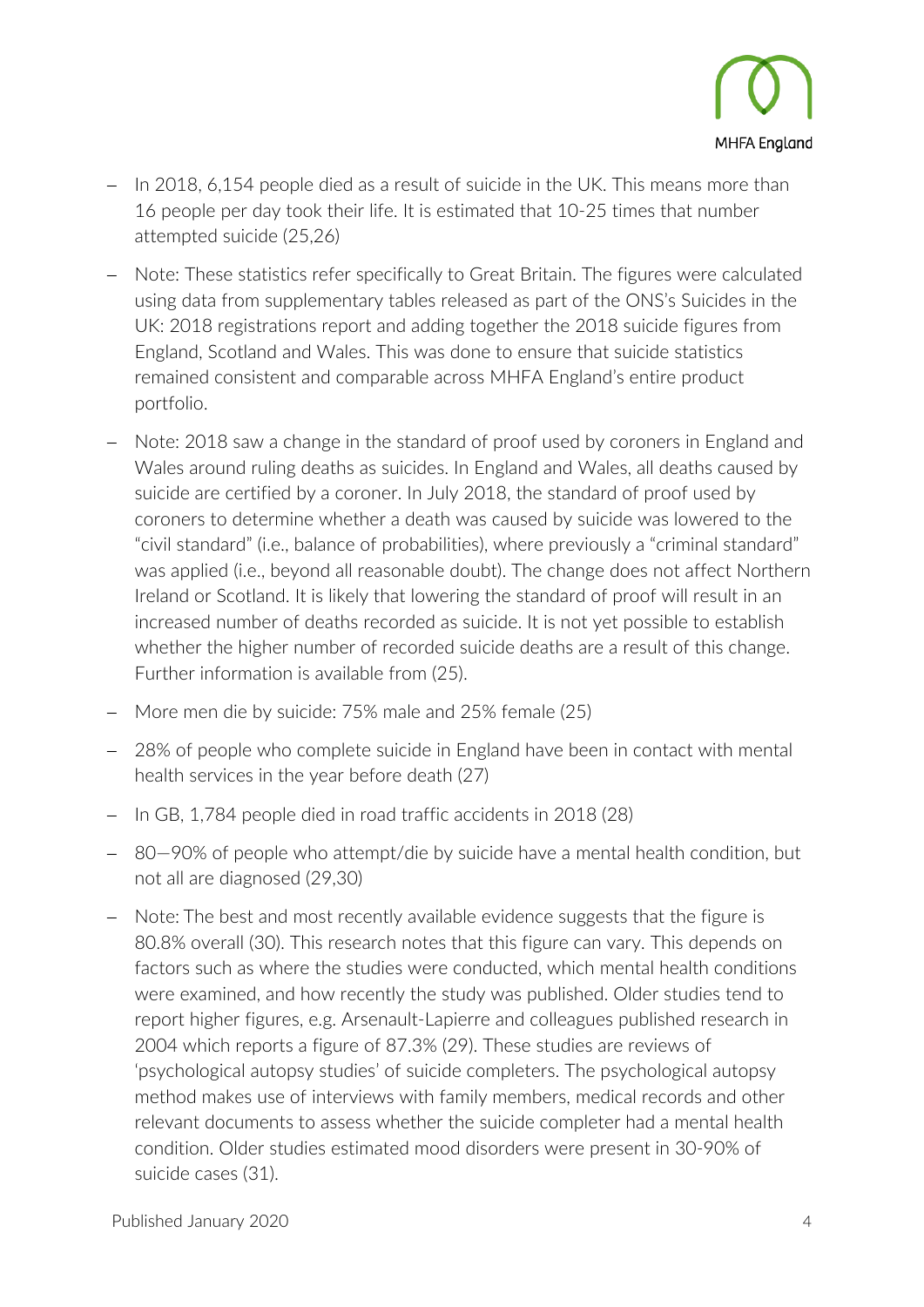

#### Slide 5: Suicide rates in the armed forces

Graph: 'UK armed forces and UK general population male suicide rates by Service per 100,000 personnel at risk' Adapted from: (24)

#### Slide 6: Suicide rates in ex-service personnel

The Samaritans have called for more comprehensive statistics on suicide in ex-service personnel to be made available. Older reports suggest:

- − The risk of suicide for men aged 24 or younger who have left the armed forces is between two and three times higher than for men the same age who haven't served in the military (32)
- − Suicide risk is associated with younger age at discharge, male gender, Army service, lower rank, not being married, and length of service of 4 years or less (32,33)

#### Slide 7: Suicidal thoughts

- − Among the general population 20.6% of people have had suicidal thoughts at some time, 6.7% have attempted suicide (2)
- − Ex-service personnel who identify as LGBT+ are more likely to have suicidal thoughts, and attempt suicide, than those who do not identify as LGBT+ (34)

#### Session 3

#### Slide 4: Self-harm figures

- − 4.2% of UK armed forces personnel and 6.6% of ex-service personnel report ever having self-harmed, compared to 7.3% of the general population (2,35)
- − Self-harm is more common in ex-service personnel, young people, women, LGBT+ community, prisoners, asylum seekers, and people who have experienced physical, emotional or sexual abuse (36)
- − People who self-harm are approximately 49 times more likely to die by suicide (37)
- − Note: Further information on suicide risk following self-harm can be found in (38,39)
- − Reported rates of self-harm in the UK armed forces remain low at 3.1 per 1000 personnel in 2017/18 (40)
- − Between 2010/11–2017/18, those at highest risk of self-harm in the UK armed forces were: Army personnel, females, non-officer ranks, personnel aged under 25 and untrained personnel (40)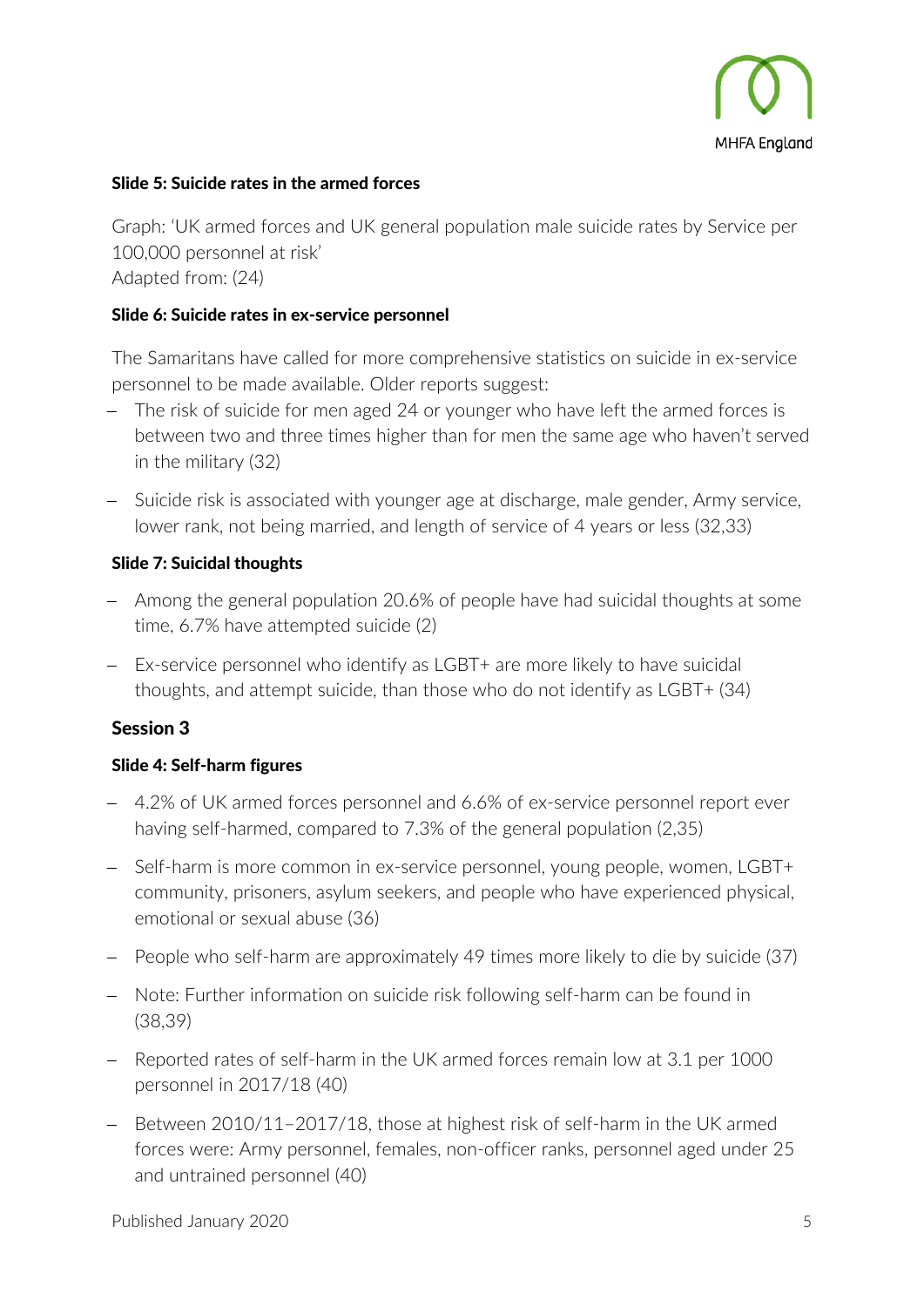

- − Between 2010/11 and 2017/18 there were more self-harm incidents in the Army than in the Navy or RAF (40)
- − Note: As measured by tests of statistical significance, Army personnel had significantly higher rates of self-harm than the other Services in each of the eight years between 2010/11 and 2017/18. There was no significant difference in rates between Naval Service and RAF personnel over the same time period (40).

## Slide 5: Risk factors for self-harm

- Risk factors for self-harm reflect those of the general population they are not deployment related (40,41)
- − Using alcohol or drugs increases the risk of self-harm (42,43)

## Slide 6: What is an eating disorder?

- − Eating disorders often co-exist with other mental health issues (44)
- At high risk of premature death and suicide (45)
- − 6.4% of people in England have experienced symptoms of an ED (46)
- − About 25% of those experiencing ED symptoms are male (47)

## Slide 11: What is psychosis?

- − 6% of the population say they have experienced at least one symptom of psychosis (2)
- − Psychosis is more common among BAME groups (2,48–51)

#### Slide 13: Schizophrenia

- − Average age of onset is lower in men (52–55)
- − Affects less than 1 in 100 people during their lifetime (50,56,57)
- − Recovery rates (10 years from diagnosis):
	- − 25% recovered completely from 1st episode
	- − 25% improved with treatment, recovery of (almost) all previous functioning, very few relapse events
	- − 25% improved, needed significant support to function normally and to get through relapse events
	- − 15% led chronic course with little or no improvement, repeated hospital stays over a prolonged part of adult life
	- − 10% died usually as a result of suicide (58)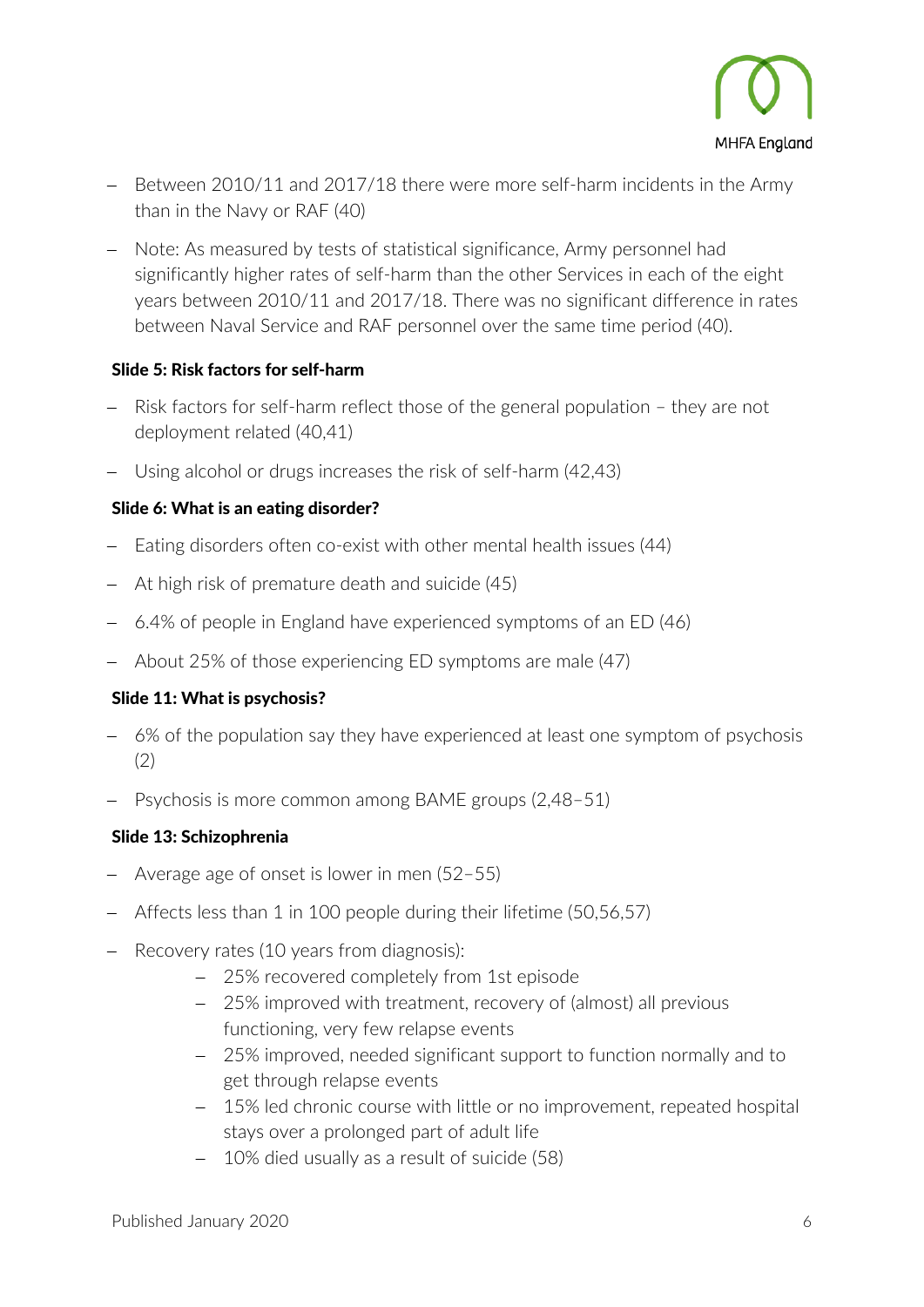

#### Slide 14: Bipolar disorder

− Often starts between adolescence and mid-30s (59,60)

## Session 4

#### Slide 4: What is an anxiety disorder?

- − There were 8.2 million cases of anxiety disorders in the UK in 2013 (61)
- − Women are twice as likely to be diagnosed with anxiety disorders (62,63)
- − People who identify as LGBT+ are at increased risk of developing anxiety disorders (64,65)

#### Slide 7: Adjustment disorder: What is it?

- − Symptoms include: depressed mood, behaviour changes, outbursts of violence, anxiety, worry, feeling unable to cope, plan ahead, or continue in the present situation, and difficulty in day-to-day living (66–68)
- − Symptoms arise gradually, within a month after a stressful event. Rarely lasts longer than 6 months (66,67)

#### Slide 8: Adjustment disorder: What is it? cont.

- − Accounted for 30% of all mental disorders in the armed forces in 2018/19 (3)
- − Rates of adjustment disorders in the UK armed forces were significantly higher than for all other mental disorders between 2007/8 and 2015/16 (3)
- − Higher rates in the armed forces vs the general population may reflect the impact of service life with routine postings and operational tours (3)

## Slide 9: Post-traumatic stress disorder (PTSD)

- − In 2018/19, PTSD accounted for 7% of all mental disorders diagnosed in UK armed forces personnel, with the highest percentages in the Army and Royal Marines (3)
- − In 2018/19, PTSD risk increased by 170% for service personnel previously deployed to Iraq and/or Afghanistan (3)
- − Diagnosis of PTSD in the UK armed forces remained low at around 2 in 1000 personnel in 2018/19 (3)
- − A study of 100 women caring for a partner with service-related PTSD found: 45% misused alcohol, 39% had depression, 37% had anxiety, and 17% showed symptoms of PTSD (69)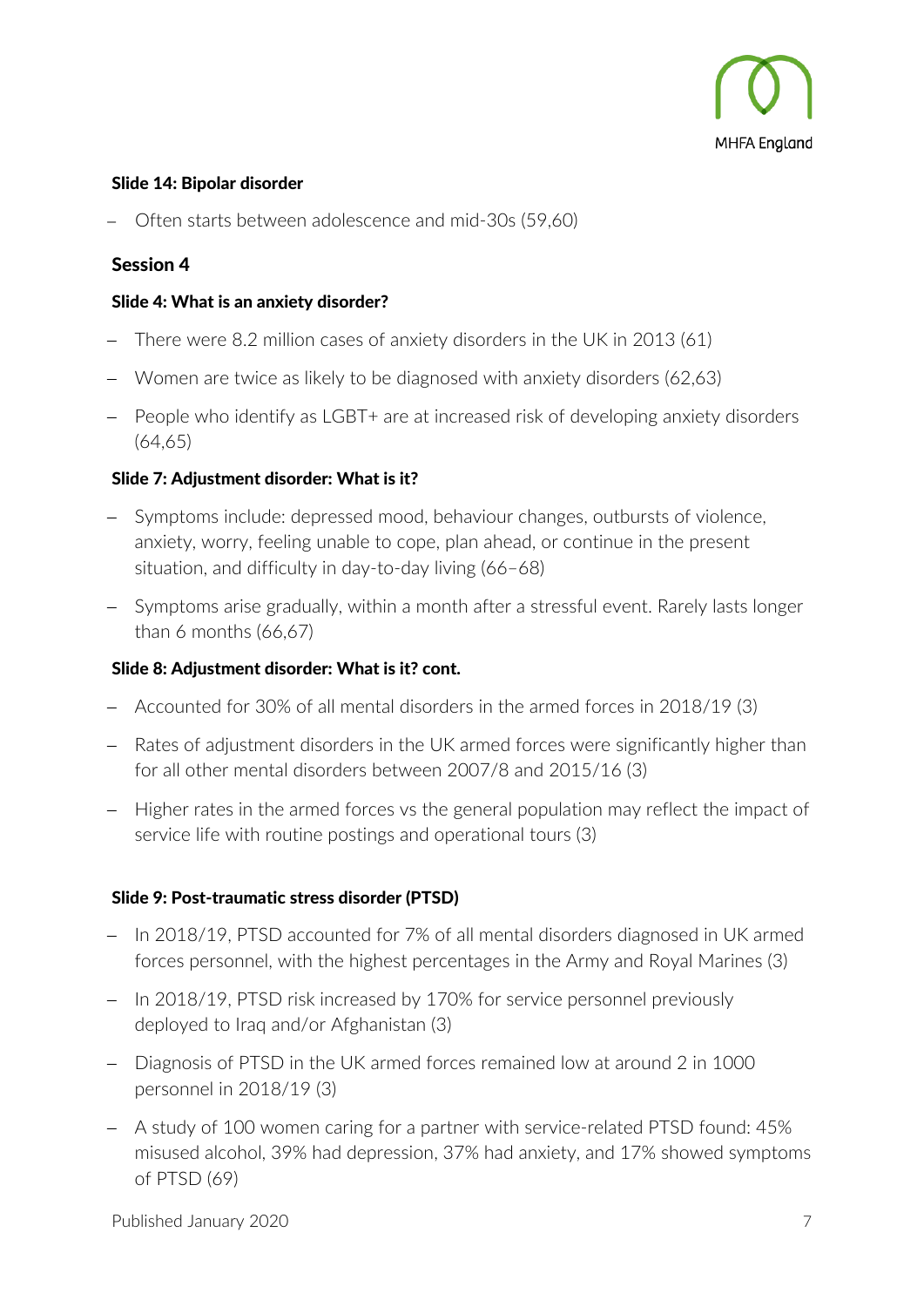

## References

- 1. Mental Health Taskforce NE. The Five Year Forward View for Mental Health. 2016 [cited 2017 May 23]; Available from: https://www.england.nhs.uk/wpcontent/uploads/2016/02/Mental-Health-Taskforce-FYFV-final.pdf
- 2. McManus S, Bebbington P, Jenkins R, Brugha T. Mental health and wellbeing in England: Adult Psychiatric Morbidity Survey 2014 [Internet]. Leeds; 2016. Available from: http://content.digital.nhs.uk/catalogue/PUB21748/apms-2014 full-rpt.pdf
- 3. Ministry of Defence. UK Armed Forces Mental Health: Annual Summary & Trends Over Time, 2007/08 - 2018/19 [Internet]. Bristol; 2019 [cited 2019 Jun 21]. Available from: https://assets.publishing.service.gov.uk/government/uploads/system/uploads/at
- tachment\_data/file/809561/20190620\_Annual\_Report\_18-19\_O.pdf 4. Ministry of Defence. The Armed Forces Covenant Annual Report 2017 [Internet]. 2017 [cited 2018 Jan 8]. Available from: https://www.gov.uk/government/uploads/system/uploads/attachment\_data/file /668345/6\_3923\_AFC\_Annual\_Report\_2017\_DRAFT\_v7\_WEB.PDF
- 5. Sharp M-L, Fear NT, Rona RJ, Wessely S, Greenberg N, Jones N, et al. Stigma as a Barrier to Seeking Health Care Among Military Personnel With Mental Health Problems. Epidemiol Rev [Internet]. 2015 [cited 2017 Dec 8];37:144–62. Available from:

https://www.kcl.ac.uk/kcmhr/publications/assetfiles/2015/Sharp2015.pdf

- 6. Coleman SJ, Stevelink SAM, Hatch SL, Denny JA, Greenberg N. Stigma-related barriers and facilitators to help seeking for mental health issues in the armed forces: a systematic review and thematic synthesis of qualitative literature [Internet]. 2017 [cited 2018 Jan 18]. Available from: https://www.kcl.ac.uk/kcmhr/publications/assetfiles/2017/Coleman2017.pdf
- 7. Rafferty L, Stevelink, Sharon A. M., Greenberg, Neil, Wessely, Simon. Stigma and barriers to care in service leavers with mental health problems [Internet]. London; 2017 [cited 2017 Dec 8]. Available from: https://www.kcl.ac.uk/kcmhr/publications/Reports/Files/FiMT-Stigma-and-Barriers-to-Care-in-Service-Leavers-with-Mental-Health-Problems.pdf
- 8. Hom MA, Stanley IH, Schneider ME, Joiner TE. A systematic review of helpseeking and mental health service utilization among military service members. Clin Psychol Rev [Internet]. 2017 Apr 1 [cited 2019 Jun 21];53:59–78. Available from:

https://www.sciencedirect.com/science/article/pii/S027273581530204X?via% 3Dihub

- 9. Stevelink SAM, Jones N, Jones M, Dyball D, Khera CK, Pernet D, et al. Do serving and ex-serving personnel of the UK armed forces seek help for perceived stress, emotional or mental health problems? Eur J Psychotraumatol [Internet]. 2019 [cited 2019 Jun 21];10(1). Available from:
- https://www.tandfonline.com/action/journalInformation?journalCode=zept20 10. The Royal British Legion. A UK Household Survey of the Ex-Service Community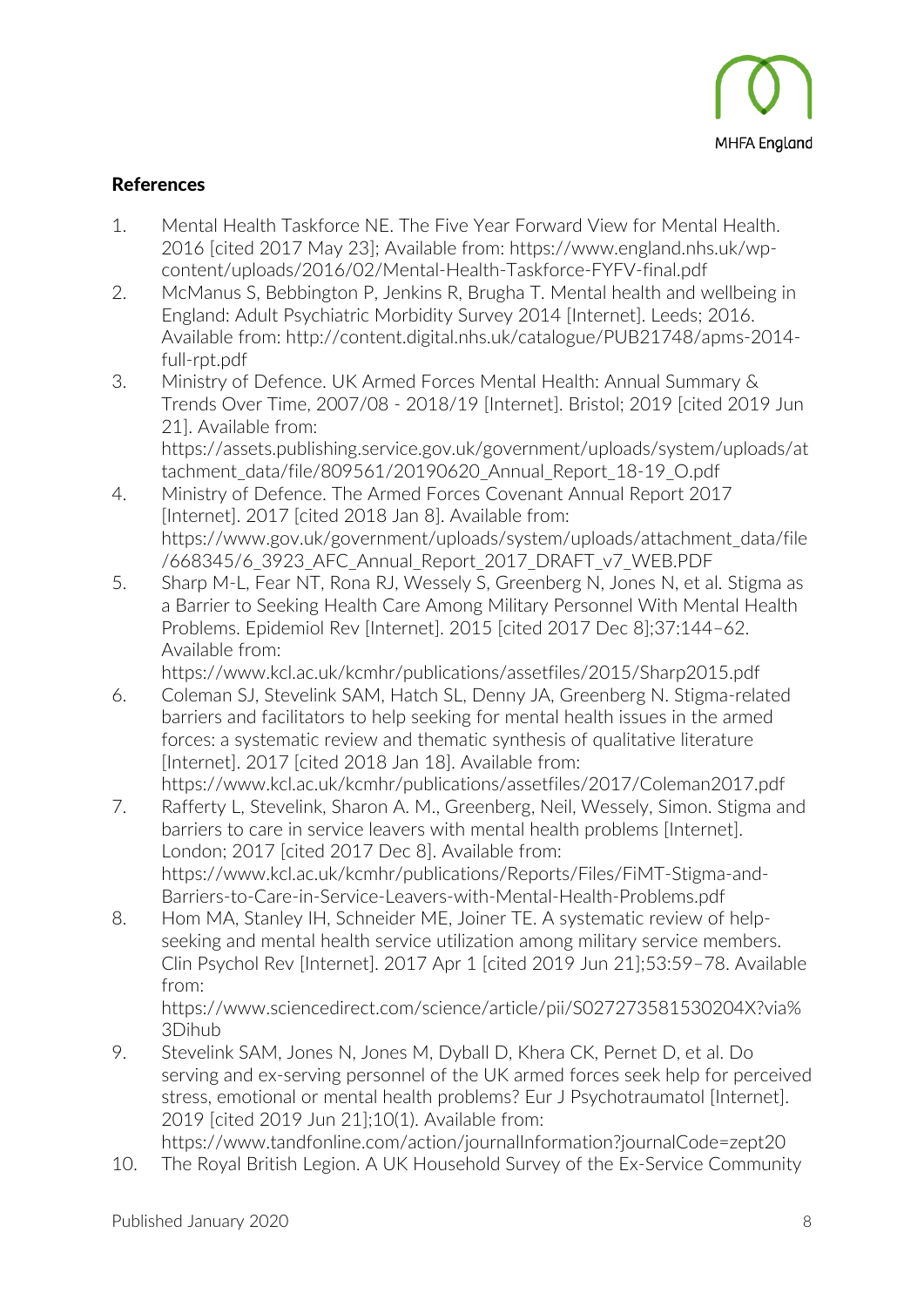

[Internet]. 2014 [cited 2018 Jan 9]. Available from: www.compasspartnership.co.uk

- 11. Ministry of Defence. Alcohol Usage in the UK Armed Forces 1 June 2016 to 31 May 2017 [Internet]. 2017 [cited 2018 Jan 9]. Available from: https://www.gov.uk/government/statistics/alcohol-usage-in-the-uk-armedforces-1-june-2016-to-31-may-2017
- 12. Fear NT, Iversen A, Meltzer H, Workman L, Hull L, Greenberg N, et al. Patterns of drinking in the UK Armed Forces. Addiction [Internet]. 2007 Nov 1 [cited 2019 Jun 21];102(11):1749–59. Available from: http://doi.wiley.com/10.1111/j.1360-0443.2007.01978.x
- 13. Kiernan MD, Osbourne A, McGill G, Jane Greaves P, Wilson G, Hill M. Are veterans different? Understanding veterans' help-seeking behaviour for alcohol problems. Health Soc Care Community [Internet]. 2018 Sep 1 [cited 2019 Jun 21];26(5):725–33. Available from: http://doi.wiley.com/10.1111/hsc.12585
- 14. Macmanus D, Dean K, Jones M, Rona RJ, Greenberg N, Hull L, et al. Violent offending by UK military personnel deployed to Iraq and Afghanistan: a data linkage cohort study. Lancet [Internet]. 2013 [cited 2018 Jan 10];381:907–17. Available from: http://www.thelancet.com/pdfs/journals/lancet/PIIS0140- 6736(13)60354-2.pdf
- 15. Macmanus D, Rona R, Dickson H, Somaini G, Fear N, Wessely S. Aggressive and Violent Behavior Among Military Personnel Deployed to Iraq and Afghanistan: Prevalence and Link With Deployment and Combat Exposure. 2015 [cited 2018 Jan 11]; Available from:

https://www.kcl.ac.uk/kcmhr/publications/assetfiles/2015/macmanus2015.pdf

- 16. Turgoose D, Murphy D. Anger and aggression in UK treatment-seeking veterans with PTSD. Healthcare [Internet]. 2018 Jul 21 [cited 2019 Jun 21];6(3):86. Available from: http://www.mdpi.com/2227-9032/6/3/86
- 17. Kwan J, Jones M, Somaini G, Hull L, Wessely S, Fear NT, et al. Post-deployment family violence among UK military personnel. Psychol Med [Internet]. 2017 Dec 19 [cited 2018 Feb 5];1–11. Available from: https://www.cambridge.org/core/product/identifier/S0033291717003695/typ e/journal\_article
- 18. Ministry of Defence. JSP 913: Tri-Service Policy on Domestic Abuse and Sexual Violence [Internet]. 2015 [cited 2019 Jun 21]. Available from: https://assets.publishing.service.gov.uk/government/uploads/system/uploads/at tachment\_data/file/654136/2017-08568.pdf
- 19. Ministry of Defence. No Defence for Abuse: Domestic Abuse Strategy 2018 2023 [Internet]. 2018 [cited 2019 Jun 21]. Available from: https://assets.publishing.service.gov.uk/government/uploads/system/uploads/at tachment\_data/file/725400/Domestic\_Abuse\_MOD\_booklet\_Digital.pdf
- 20. Ministry of Justice. Ex-service personnel in the prison population, England and Wales [Internet]. 2019. Available from: https://assets.publishing.service.gov.uk/government/uploads/system/uploads/at tachment\_data/file/842613/Exservice personnel in the prison population Q2 2019.pdf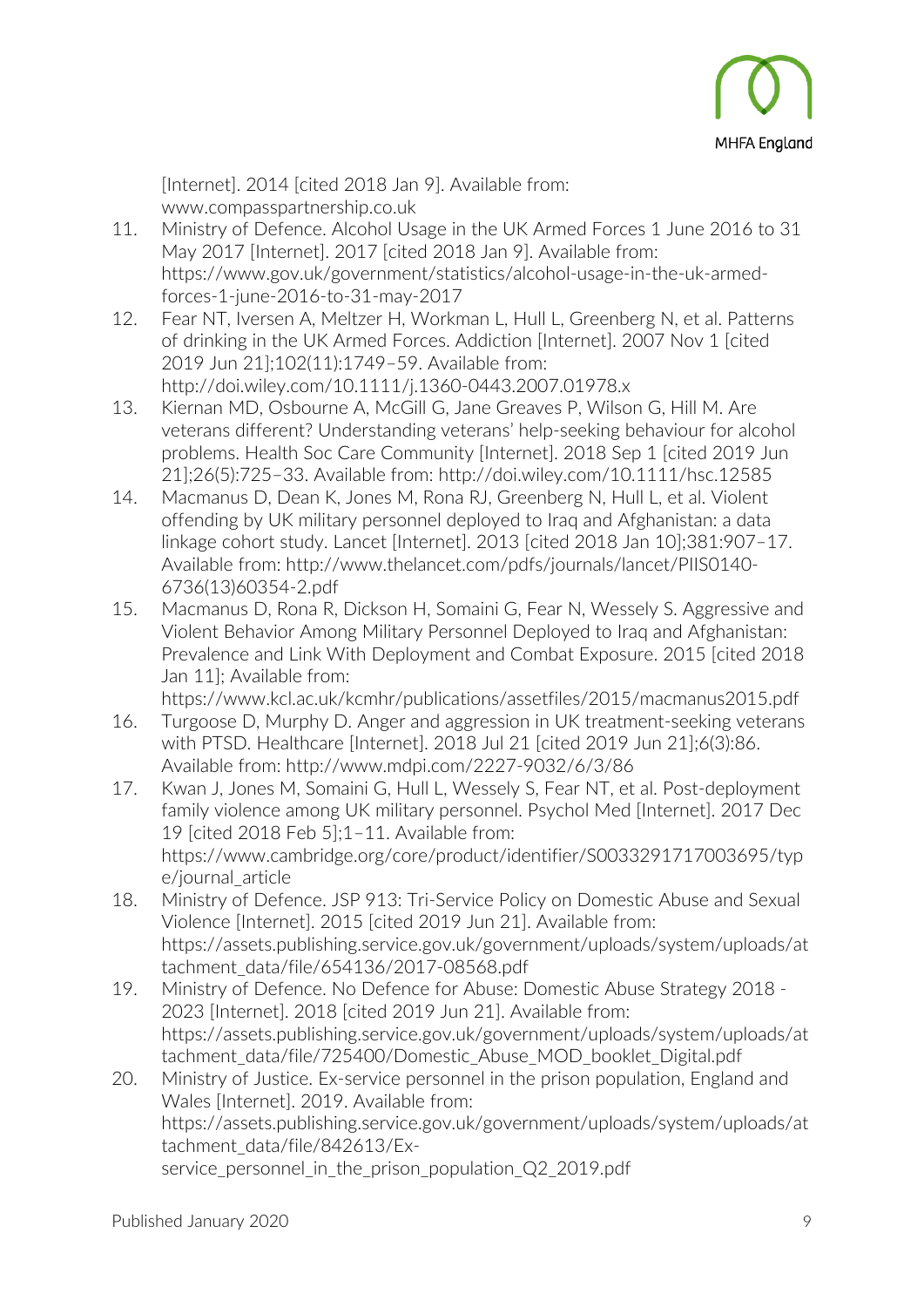

- 21. Ministry of Justice. More support for veterans in the criminal justice system GOV.UK [Internet]. 2014 [cited 2018 Feb 2]. Available from: https://www.gov.uk/government/news/more-support-for-veterans-in-thecriminal-justice-system
- 22. HM Inspectorate of Prisons. People in prison: Ex-service personnel [Internet]. 2014 [cited 2018 Jan 19]. Available from: https://www.justiceinspectorates.gov.uk/hmiprisons/wpcontent/uploads/sites/4/2014/03/Ex-Service-personnel-findings-paper-2014.pdf
- 23. Short R, Dickson H, Greenberg N, MacManus D. Offending behaviour, health and wellbeing of military veterans in the criminal justice system. PLoS One [Internet]. 2018 Nov 9 [cited 2019 Jun 21];13(11):e0207282. Available from: http://dx.plos.org/10.1371/journal.pone.0207282
- 24. Ministry of Defence. Suicides in the UK Regular Armed Forces: Annual Summary and Trends Over Time: 1 January 1984 to 31 December 2018 [Internet]. Bristol; 2019 [cited 2019 Jun 24]. Available from:

https://assets.publishing.service.gov.uk/government/uploads/system/uploads/at tachment\_data/file/789799/20190328\_UK\_AF\_Suicide\_National\_Statistic\_2019 \_O.pdf

- 25. Office for National Statistics. Suicides in the UK: 2018 registrations [Internet]. 2019 [cited 2020 Jan 6]. Available from: https://www.ons.gov.uk/peoplepopulationandcommunity/birthsdeathsandmarria ges/deaths/bulletins/suicidesintheunitedkingdom/2018registrations
- 26. World Health Organization. Preventing Suicide: A Global Imperative [Internet]. 2014. Available from:

http://apps.who.int/iris/bitstream/10665/131056/1/9789241564779\_eng.pdf

- 27. Appleby L, Kapur N, Shaw J, Hunt IM, Ibrahim S, Gianatsi M, et al. National Confidential Inquiry into Suicide and Safety in Mental Health Annual Report 2018 [Internet]. Manchester; 2018 [cited 2019 Jun 24]. Available from: http://documents.manchester.ac.uk/display.aspx?DocID=38469
- 28. Department for Transport. Reported road casualties in Great Britain: 2018 annual report [Internet]. 2019. Available from: https://assets.publishing.service.gov.uk/government/uploads/system/uploads/at tachment\_data/file/834585/reported-road-casualties-annual-report-2018.pdf
- 29. Arsenault-Lapierre G, Kim C, Turecki G. Psychiatric diagnoses in 3275 suicides: a meta-analysis. BMC Psychiatry [Internet]. 2004 Nov 4 [cited 2016 Dec 1];4:37. Available from: http://www.ncbi.nlm.nih.gov/pubmed/15527502
- 30. Cho S-E, Na K-S, Cho S-J, Im J-S, Kang S-G. Geographical and temporal variations in the prevalence of mental disorders in suicide: Systematic review and meta-analysis. J Affect Disord [Internet]. 2016 Jan 15 [cited 2018 May 9];190:704–13. Available from: http://www.ncbi.nlm.nih.gov/pubmed/26600412
- 31. Isometsä ET. Psychological autopsy studies--a review. Eur Psychiatry [Internet]. 2001 Nov [cited 2016 Dec 1];16(7):379–85. Available from: http://www.ncbi.nlm.nih.gov/pubmed/11728849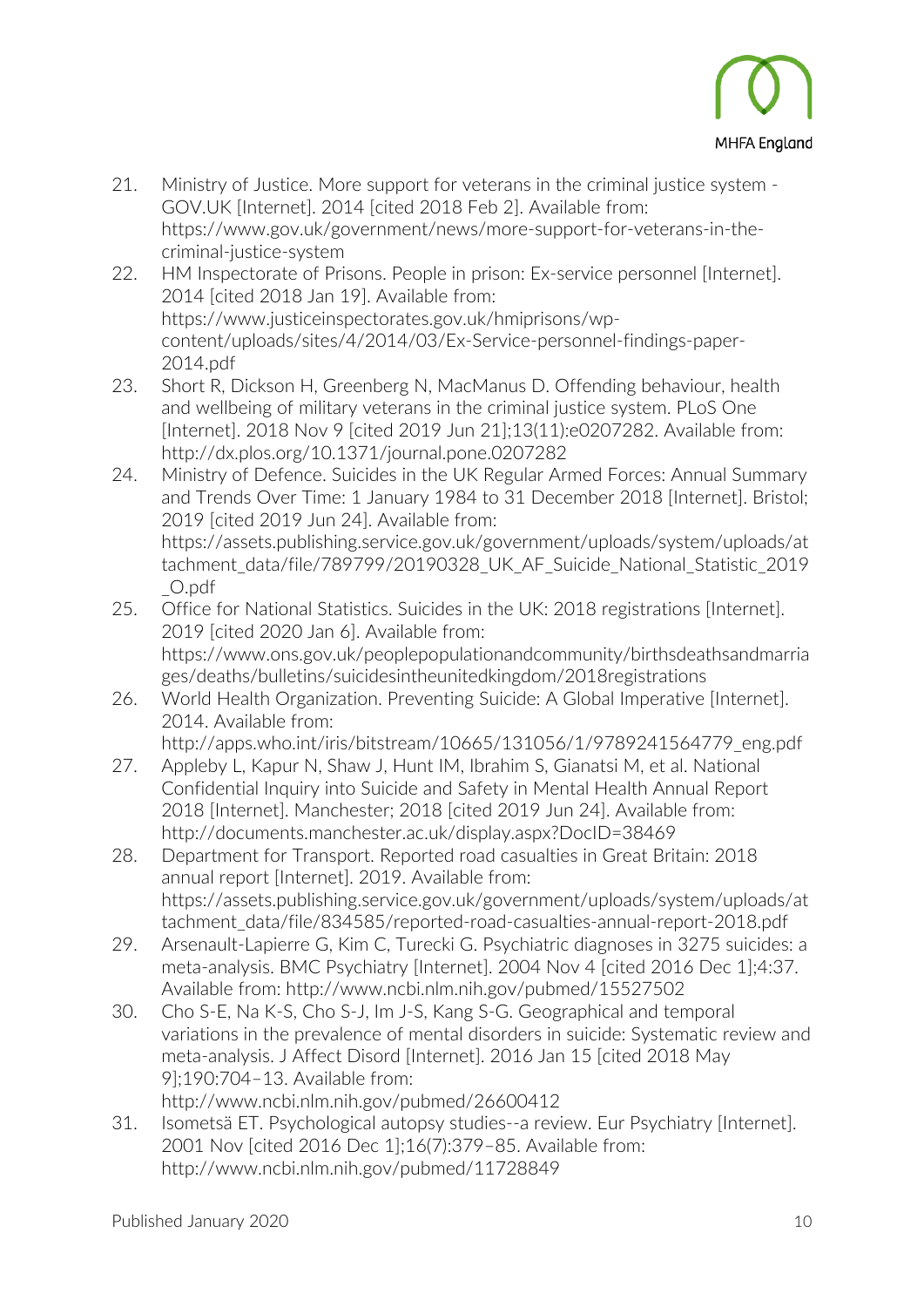

- 32. Kapur N, While D, Blatchley N, Bray I, Harrison K. Suicide after Leaving the UK Armed Forces —A Cohort Study [Internet]. 2009 [cited 2018 Feb 22]. Available from: http://eprints.uwe.ac.uk/20561
- 33. Harden L, Murphy D. Risk factors of suicidal ideation in a population of UK military veterans seeking support for mental health difficulties. J R Army Med Corps [Internet]. 2018 Sep 1 [cited 2019 Jun 25];164(5):352–6. Available from: https://jramc.bmj.com/content/164/5/352.abstract
- 34. Mark KM, McNamara KA, Gribble R, Rhead R, Sharp M-L, Stevelink SAM, et al. The health and well-being of LGBTQ serving and ex-serving personnel: a narrative review. Int Rev Psychiatry [Internet]. 2019 Jan 2 [cited 2019 Jun 13];31(1):75–94. Available from:

https://www.tandfonline.com/doi/full/10.1080/09540261.2019.1575190

- 35. Jones N, Sharp M-L, Phillips A, Stevelink SAM. Suicidal Ideation, Suicidal Attempts, and Self-Harm in the UK Armed Forces. Suicide Life-Threatening Behav [Internet]. 2019 [cited 2020 Jan 9];49:1762–79. Available from: https://onlinelibrary.wiley.com/doi/abs/10.1111/sltb.12570
- 36. Royal College of Psychiatrists. Self-harm [Internet]. 2014 [cited 2016 Dec 2]. Available from: http://www.rcpsych.ac.uk/healthadvice/problemsdisorders/selfharm.aspx
- 37. Hawton K, Bergen H, Cooper J, Turnbull P, Waters K, Ness J, et al. Suicide following self-harm: findings from the Multicentre Study of Self-Harm in England, 2000-2012. J Affect Disord [Internet]. 2015 Apr 1 [cited 2018 Apr 24];175:147–51. Available from:

http://www.ncbi.nlm.nih.gov/pubmed/25617686

- 38. Geulayov G, Casey D, Bale L, Brand F, Clements C, Farooq B, et al. Suicide following presentation to hospital for non-fatal self-harm in the Multicentre Study of Self-harm: a long-term follow-up study. The Lancet Psychiatry [Internet]. 2019 Dec 1 [cited 2020 Jan 7];6(12):1021–30. Available from: https://www.thelancet.com/journals/lanpsy/article/PIIS2215-0366(19)30402- X/fulltext
- 39. Carr MJ, Ashcroft DM, Kontopantelis E, While D, Awenat Y, Cooper J, et al. Premature death among primary care patients with a history of self-harm. Ann Fam Med [Internet]. 2017 May 1 [cited 2020 Jan 7];15(3):246–54. Available from: http://www.annfammed.org/content/15/3/246.long
- 40. Ministry of Defence. Deliberate Self Harm (DSH) in the UK Armed Forces 1 April 2010 – 31 March 2018 [Internet]. Bristol; 2019 [cited 2019 Jun 25]. Available from:

https://assets.publishing.service.gov.uk/government/uploads/system/uploads/at tachment data/file/770825/20181221 Adhoc Statistical Bulletin DSH in the UK\_Armed\_Forces\_O.pdf

- 41. Hines LA, Jawahar K, Wessely S, Fear NT. Self-harm in the UK military [Internet]. Occupational Medicine. 2013 [cited 2018 Feb 6]. Available from: https://www.kcl.ac.uk/kcmhr/publications/assetfiles/other/Hines2013selfharm. pdf
- 42. Moller CI, Tait RJ, Byrne DG. Deliberate self-harm, substance use, and negative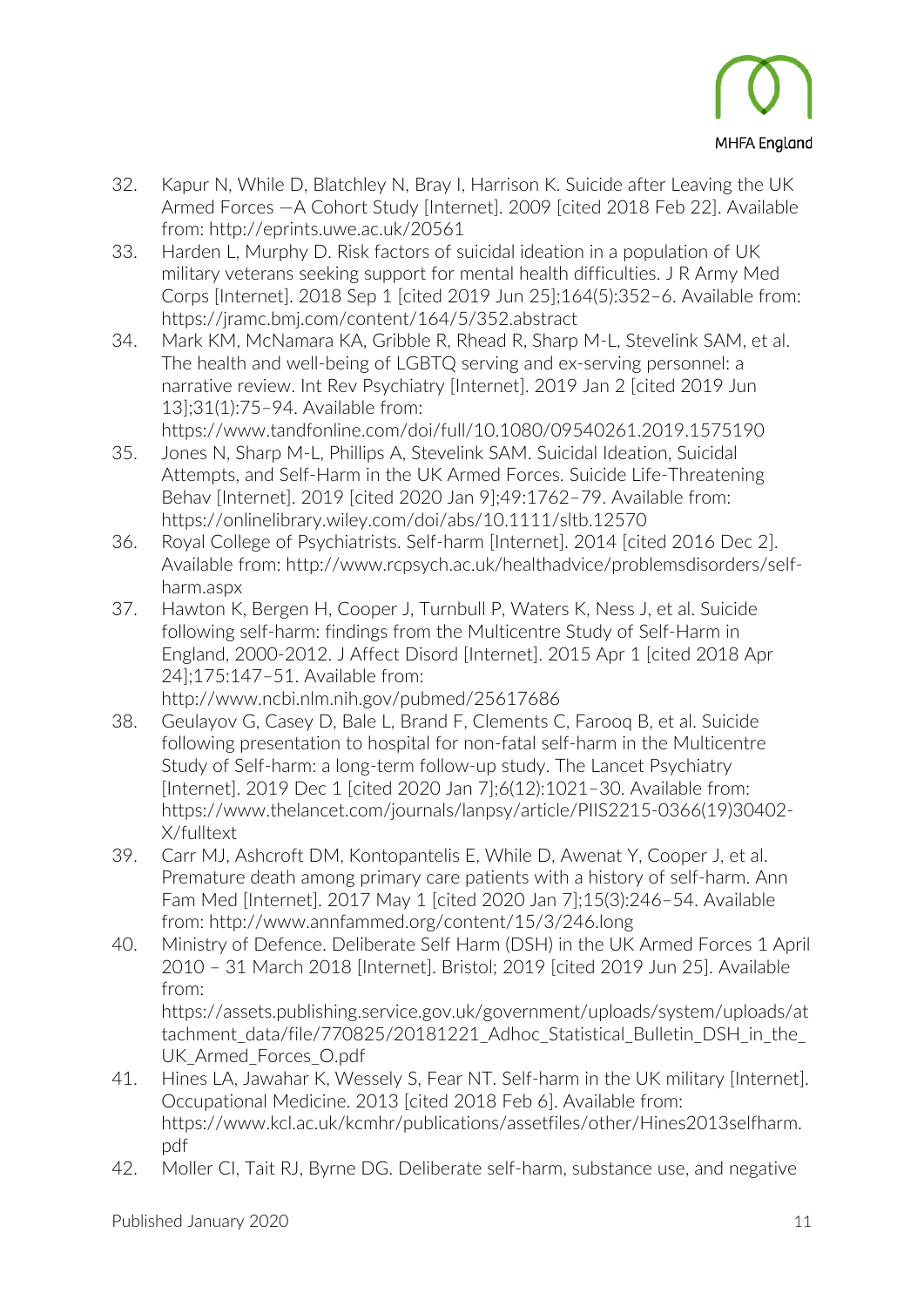

affect in nonclinical samples: A systematic review. Subst Abus [Internet]. 2013 Apr [cited 2019 Jun 25];34(2):188–207. Available from: http://www.tandfonline.com/doi/abs/10.1080/08897077.2012.693462

- 43. Ness J, Hawton K, Bergen H, Cooper J, Steeg S, Kapur N, et al. Alcohol use and misuse, self-harm and subsequent mortality: an epidemiological and longitudinal study from the multicentre study of self-harm in England. Emerg Med J [Internet]. 2015 Oct [cited 2016 Dec 1];32(10):793–9. Available from: http://www.ncbi.nlm.nih.gov/pubmed/25564479
- 44. Solmi F, Hotopf M, Hatch SL, Treasure J, Micali N. Eating disorders in a multiethnic inner-city UK sample: prevalence, comorbidity and service use. Soc Psychiatry Psychiatr Epidemiol [Internet]. 2016 Mar 2 [cited 2019 Feb 15];51(3):369–81. Available from: http://link.springer.com/10.1007/s00127- 015-1146-7
- 45. Chesney E, Goodwin GM, Fazel S. Risks of all-cause and suicide mortality in mental disorders: a meta-review. World Psychiatry [Internet]. 2014 Jun 1 [cited 2017 Jul 10];13(2):153–60. Available from: http://doi.wiley.com/10.1002/wps.20128
- 46. McManus S, Meltzer H, Brugha T, Bebbington P, Jenkins R. Adult psychiatric morbidity in England, 2007. Results of a household survey [Internet]. 2009. Available from: http://content.digital.nhs.uk/catalogue/PUB02931/adul-psycmorb-res-hou-sur-eng-2007-rep.pdf
- 47. Sweeting H, Walker L, MacLean A, Patterson C, Räisänen U, Hunt K. Prevalence of eating disorders in males: a review of rates reported in academic research and UK mass media. Int J Mens Health [Internet]. 2015 [cited 2016 Dec 2];14(2). Available from: http://www.ncbi.nlm.nih.gov/pubmed/26290657
- 48. Kirkbride JB, Hameed Y, Ioannidis K, Ankireddypalli G, Crane CM, Nasir M, et al. Ethnic minority status, age-at-immigration and psychosis risk in rural environments: Evidence from the SEPEA study. Schizophr Bull [Internet]. 2017 [cited 2019 Jun 7];43(6):1251–61. Available from: https://academic.oup.com/schizophreniabulletin/articleabstract/43/6/1251/3829518
- 49. Kirkbride JB, Errazuriz A, Croudace TJ, Morgan C, Jackson D, Boydell J, et al. Incidence of schizophrenia and other psychoses in England, 1950-2009: a systematic review and meta-analyses. PLoS One [Internet]. 2012 [cited 2016 Dec 1];7(3):e31660. Available from: http://www.ncbi.nlm.nih.gov/pubmed/22457710
- 50. Kirkbride J, Errazuriz A, Croudace T, Morgan C, Jackson D, McCrone P, et al. Systematic Review of the Incidence and Prevalence of Schizophrenia and Other Psychoses in England. [Internet]. 2012. Available from:
- http://www.psychiatry.cam.ac.uk/files/2014/05/Final-report-v1.05-Jan-12.pdf 51. Halvorsrud K, Nazroo J, Otis M, Brown Hajdukova E, Bhui K. Ethnic inequalities in the incidence of diagnosis of severe mental illness in England: a systematic review and new meta-analyses for non-affective and affective psychoses [Internet]. Vol. 54, Social Psychiatry and Psychiatric Epidemiology. 2019 [cited 2020 Jan 9]. p. 1311–23. Available from: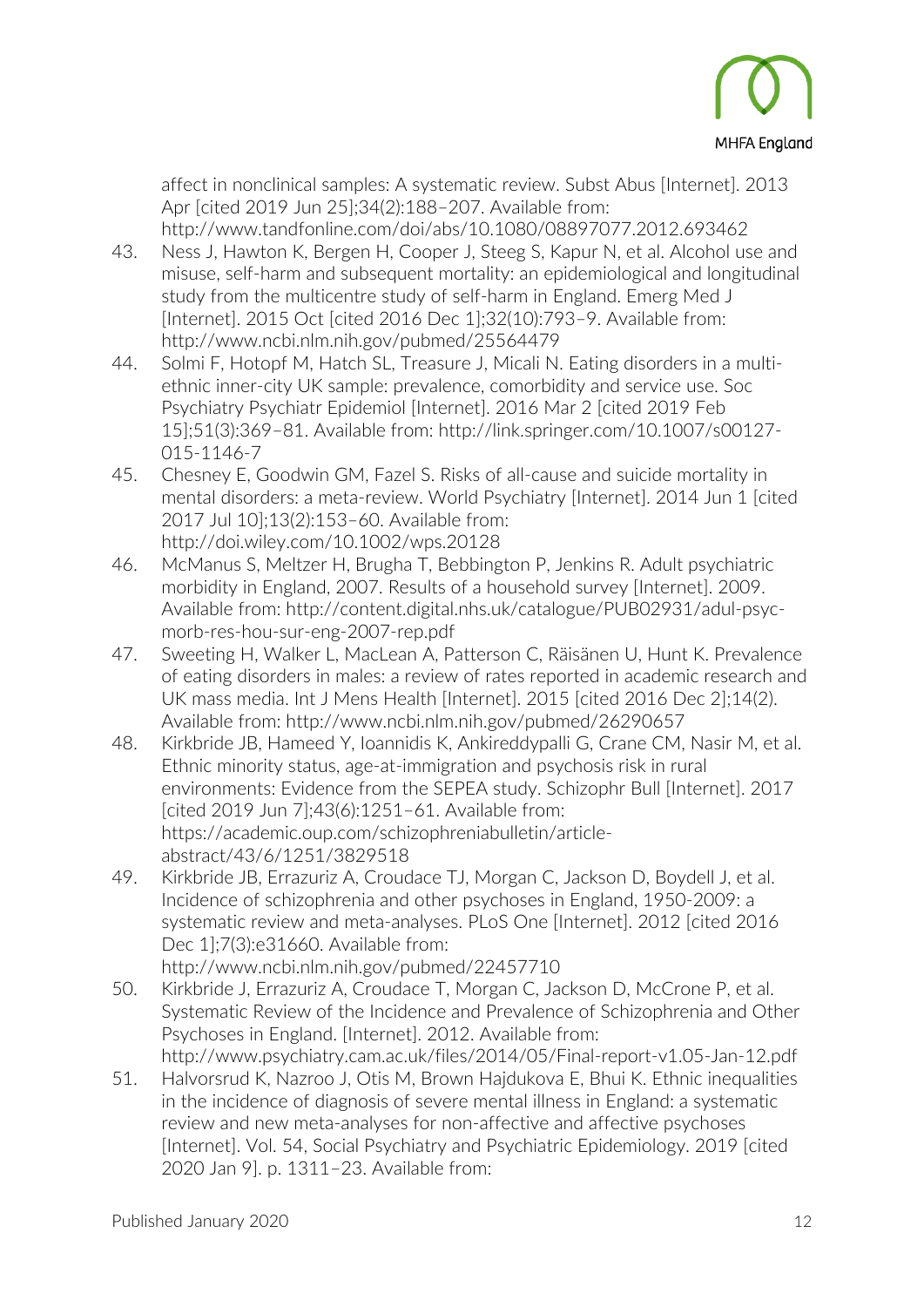

https://link.springer.com/article/10.1007/s00127-019-01758-y

- 52. Riecher-Rössler A, Butler S, Kulkarni J. Sex and gender differences in schizophrenic psychoses—a critical review. Arch Womens Ment Health [Internet]. 2018 Dec 16 [cited 2019 Feb 15];21(6):627–48. Available from: http://link.springer.com/10.1007/s00737-018-0847-9
- 53. Eranti S V., MacCabe JH, Bundy H, Murray RM. Gender difference in age at onset of schizophrenia: a meta-analysis. Psychol Med [Internet]. 2013 Jan 8 [cited 2016 Dec 2];43(01):155–67. Available from: http://www.ncbi.nlm.nih.gov/pubmed/22564907
- 54. Drake RJ, Addington J, Viswanathan AC, Lewis SW, Cotter J, Yung AR, et al. How age and gender predict illness course in a first-episode nonaffective psychosis cohort. J Clin Psychiatry [Internet]. 2016 [cited 2019 Feb 14];77(3):e283-9. Available from: https://europepmc.org/abstract/med/26890690
- 55. Miettunen J, Immonen J, McGrath JJ, Isohanni M, Jääskeläinen E. The Age of Onset of Schizophrenia Spectrum Disorders. In: de Girolamo G, McGorry PD, Sartorius N, editors. Age of Onset of Mental Disorders [Internet]. Springer International Publishing; 2019 [cited 2020 Jan 9]. p. 55–73. Available from: https://link.springer.com/chapter/10.1007/978-3-319-72619-9\_4
- 56. Simeone JC, Ward AJ, Rotella P, Collins J, Windisch R. An evaluation of variation in published estimates of schizophrenia prevalence from 1990─2013: a systematic literature review. BMC Psychiatry [Internet]. 2015 Dec 12 [cited 2018 Apr 24];15(1):193. Available from: http://bmcpsychiatry.biomedcentral.com/articles/10.1186/s12888-015-0578-7
- 57. Moreno-Küstner B, Martín C, Pastor L. Prevalence of psychotic disorders and its association with methodological issues. A systematic review and meta-analyses. McKenna PJ, editor. PLoS One [Internet]. 2018 Apr 12 [cited 2019 Sep 7];13(4):e0195687. Available from:

https://journals.plos.org/plosone/article?id=10.1371/journal.pone.0195687

- 58. Torrey EF. Surviving Schizophrenia: A Family Manual. 6th ed. New York: Harper Perennial; 2013.
- 59. Dagani J, Baldessarini RJ, Signorini G, Nielssen O, de Girolamo G, Large M. The Age of Onset of Bipolar Disorders. In: de Girolamo G, McGorry PD, Sartorius N, editors. Age of Onset of Mental Disorders [Internet]. Springer International Publishing; 2019 [cited 2020 Jan 9]. p. 75–110. Available from: https://link.springer.com/chapter/10.1007/978-3-319-72619-9\_5
- 60. Bellivier F, Etain B, Malafosse A, Henry C, Kahn J-P, Elgrabli-Wajsbrot O, et al. Age at onset in bipolar I affective disorder in the USA and Europe. World J Biol Psychiatry [Internet]. 2014 Jul 21 [cited 2018 Jul 2];15(5):369–76. Available from: http://www.tandfonline.com/doi/full/10.3109/15622975.2011.639801
- 61. Fineberg NA, Haddad PM, Carpenter L, Gannon B, Sharpe R, Young AH, et al. The size, burden and cost of disorders of the brain in the UK. J Psychopharmacol [Internet]. 2013 Sep [cited 2016 Dec 2];27(9):761–70. Available from: http://www.ncbi.nlm.nih.gov/pubmed/23884863
- 62. Walters K, Rait G, Griffin M, Buszewicz M, Nazareth I, Kessler R, et al. Recent